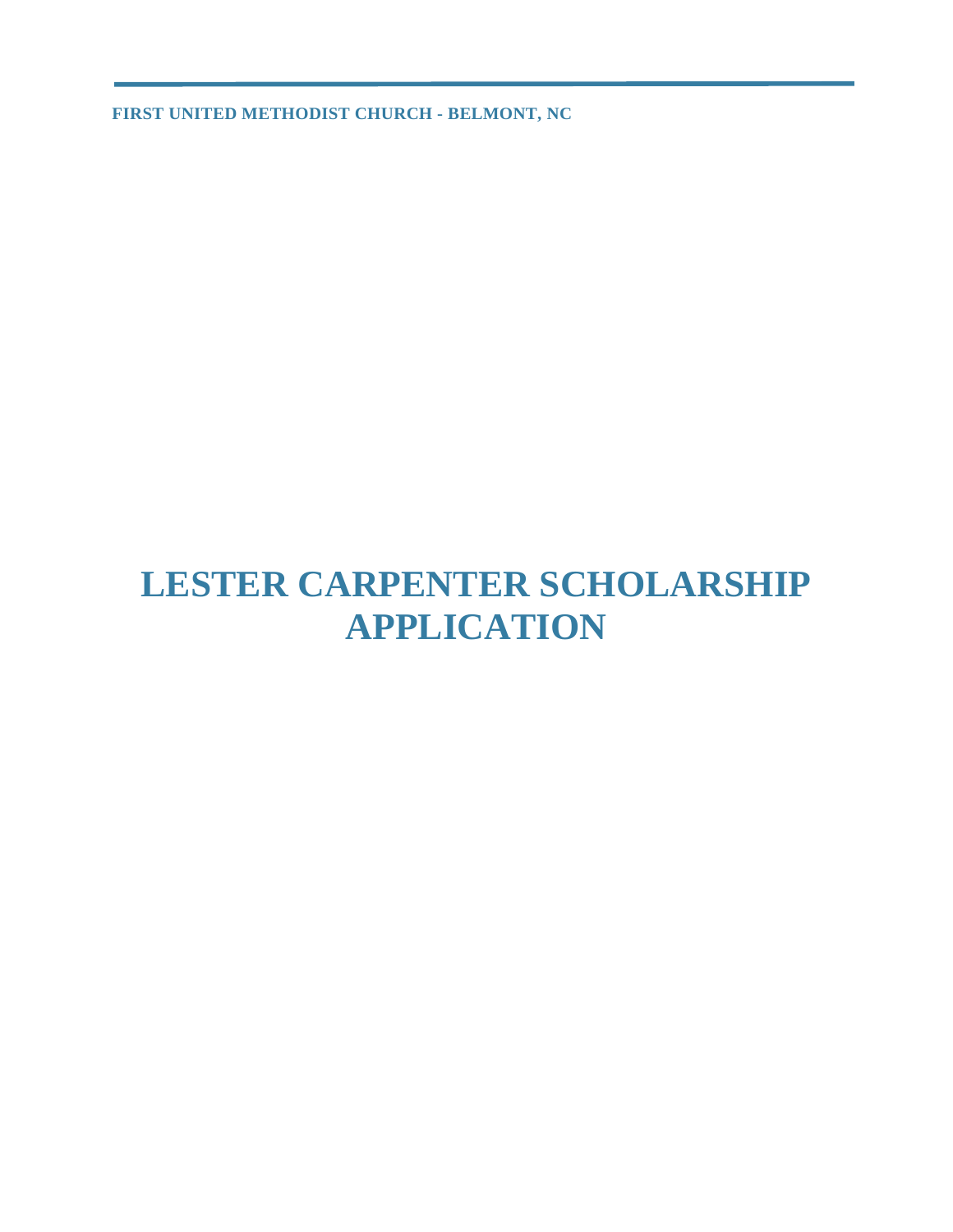# **Lester Carpenter Scholarship Application for 2022**

Student Full Name: \_\_\_\_\_\_\_\_\_\_\_\_\_\_\_\_\_\_\_\_\_\_\_\_\_\_\_\_\_\_\_\_\_\_\_\_\_\_\_

Student Address: \_\_\_\_\_\_\_\_\_\_\_\_\_\_\_\_\_\_\_\_\_\_\_\_\_\_\_\_\_\_\_\_\_\_\_\_\_\_\_\_\_\_

Phone Number(s) where you can be reached:

 Home: Mobile:

Parent(s)/Guardian(s) Names:

Parents(s)/Guardians(s) Address (If different than Student):

Parent(s)/Guardian(s) Phone Numbers where they can be reached: Home: Mobile:

\_\_\_\_\_\_\_\_\_\_\_\_\_\_\_\_\_\_\_\_\_\_\_\_\_\_\_\_\_\_\_\_\_\_\_\_\_\_\_\_\_\_\_\_\_\_\_\_\_\_\_\_\_\_\_\_

\_\_\_\_\_\_\_\_\_\_\_\_\_\_\_\_\_\_\_\_\_\_\_\_\_\_\_\_\_\_\_\_\_\_\_\_\_\_\_\_\_\_\_\_\_\_\_\_\_\_\_\_\_\_\_\_ \_\_\_\_\_\_\_\_\_\_\_\_\_\_\_\_\_\_\_\_\_\_\_\_\_\_\_\_\_\_\_\_\_\_\_\_\_\_\_\_\_\_\_\_\_\_\_\_\_\_\_\_\_\_\_\_

| Place of Employment: Father |  |
|-----------------------------|--|
| Mother                      |  |
| Guardian                    |  |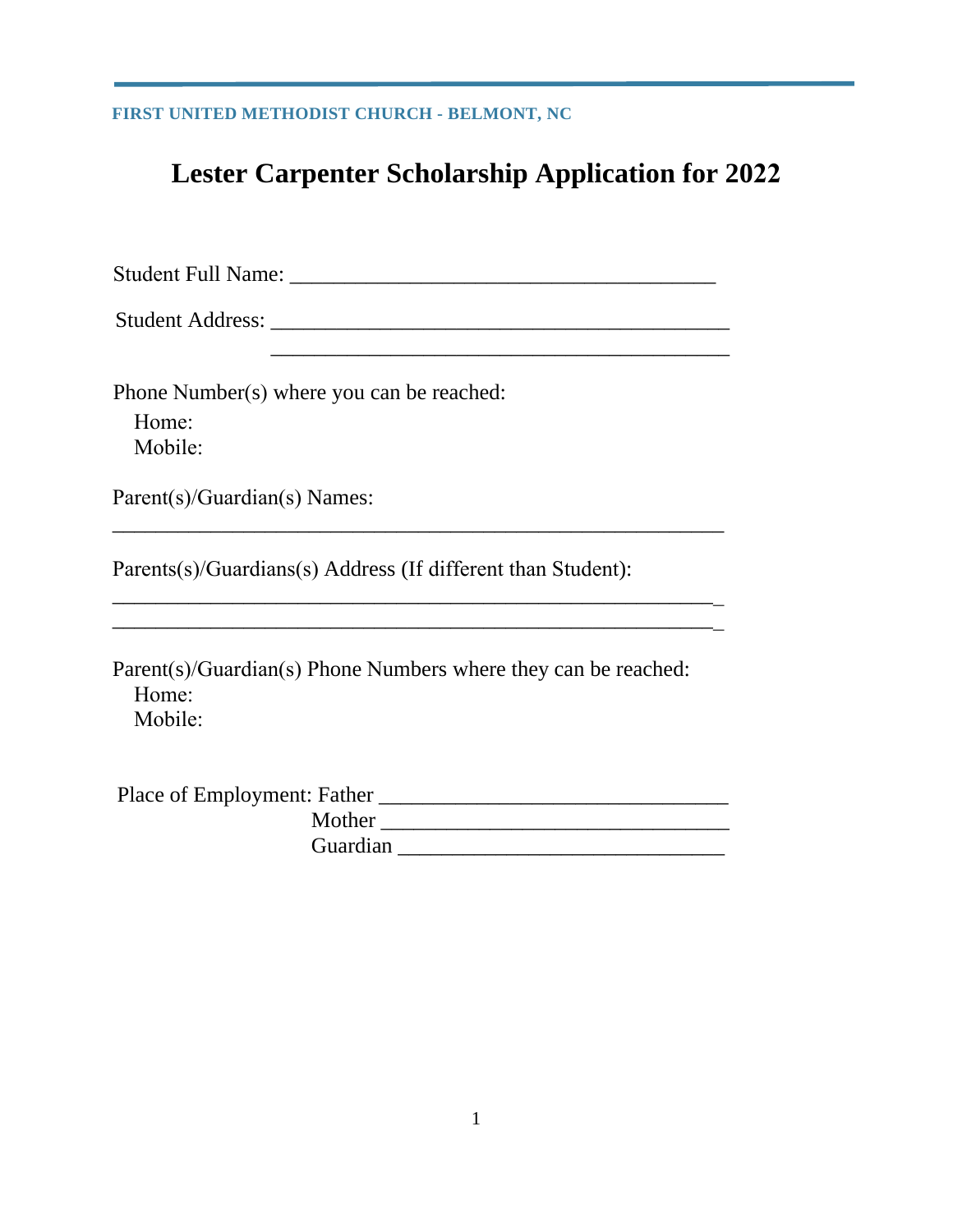Please check parents' gross combined total annual income from all sources.

| <b>Under \$20,000</b><br>$\Box$ \$20,000 - \$40,000 $\Box$ \$40,000 - \$60,000                                      |  |  |  |  |
|---------------------------------------------------------------------------------------------------------------------|--|--|--|--|
| $\left  \begin{array}{cc} 0.60000 & -880,000 \end{array} \right $ \$80,000 - \$100,000 $\Box$ Over \$100,000        |  |  |  |  |
| ❖ GPA: <u>________</u> (Please attach a copy of transcript to application.)                                         |  |  |  |  |
| • Number of brothers or sisters living in the home (Under age 24) $\frac{1}{2}$                                     |  |  |  |  |
|                                                                                                                     |  |  |  |  |
| • Number of brothers or sisters in college next year (Under age 24)                                                 |  |  |  |  |
| Provide ages of those in college                                                                                    |  |  |  |  |
| ❖ Please explain how you have served within this community, church, and<br>beyond. (Please use only space provided) |  |  |  |  |

 Please explain any hardships or unusual financial circumstances. (Please use only space provided.)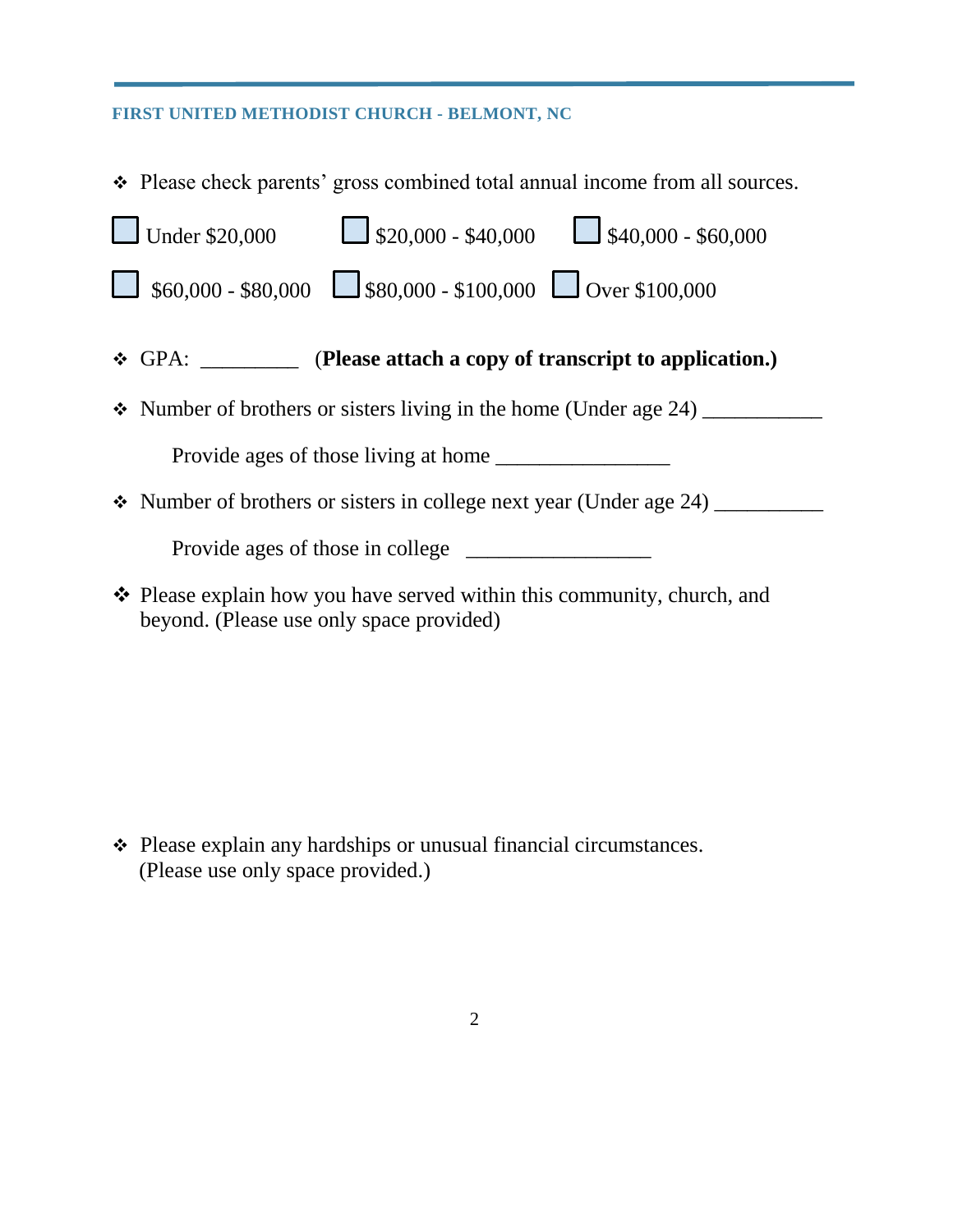What are your plans for financing your education? (Please use only space provided.)

• Please list all scholarships or grants where you have made an application and note if awarded and the amount (\$) of each.

\_\_\_\_\_\_\_\_\_\_\_\_\_\_\_\_\_\_\_\_\_\_\_\_\_\_\_\_\_\_\_\_\_\_\_\_\_\_\_\_\_\_\_\_\_\_\_\_\_\_\_\_\_\_\_\_\_\_

\_\_\_\_\_\_\_\_\_\_\_\_\_\_\_\_\_\_\_\_\_\_\_\_\_\_\_\_\_\_\_\_\_\_\_\_\_\_\_\_\_\_\_\_\_\_\_\_\_\_\_\_\_\_\_\_\_\_

\_\_\_\_\_\_\_\_\_\_\_\_\_\_\_\_\_\_\_\_\_\_\_\_\_\_\_\_\_\_\_\_\_\_\_\_\_\_\_\_\_\_\_\_\_\_\_\_\_\_\_\_\_\_\_\_\_\_

\_\_\_\_\_\_\_\_\_\_\_\_\_\_\_\_\_\_\_\_\_\_\_\_\_\_\_\_\_\_\_\_\_\_\_\_\_\_\_\_\_\_\_\_\_\_\_\_\_\_\_\_\_\_\_\_\_\_

I. Scholarship or Grant Name:

Awarded: Yes No (Please Circle) One-time Award: Yes No (Please Circle) Amount (\$) for Year 2022:\_\_\_\_\_\_\_\_\_\_\_\_\_\_\_\_\_\_

II. Scholarship or Grant Name:\_\_\_\_\_\_\_\_\_\_\_\_\_\_\_\_\_\_\_\_\_\_\_\_\_\_\_\_\_\_\_\_\_\_\_\_\_\_\_\_\_\_\_\_\_\_\_\_\_\_\_\_\_

Awarded: Yes No (Please Circle) One-time Award: Yes No Amount (\$) for Year 2022:\_\_\_\_\_\_\_\_\_\_\_\_\_\_\_\_\_\_

III. Scholarship or Grant Name:\_\_\_\_\_\_\_\_\_\_\_\_\_\_\_\_\_\_\_\_\_\_\_\_\_\_\_\_\_\_\_\_\_\_\_\_\_\_\_\_\_\_\_\_\_\_\_\_\_\_\_\_\_

Awarded: Yes No (Please Circle) One-time Award: Yes No (Please Circle) Amount (\$) for Year 2022:\_\_\_\_\_\_\_\_\_\_\_\_\_\_\_\_\_\_

IV. Scholarship or Grant Name:

Awarded: Yes No (Please Circle) One-time Award: Yes No (Please Circle) Amount (\$) for Year 2022:\_\_\_\_\_\_\_\_\_\_\_\_\_\_\_\_\_\_